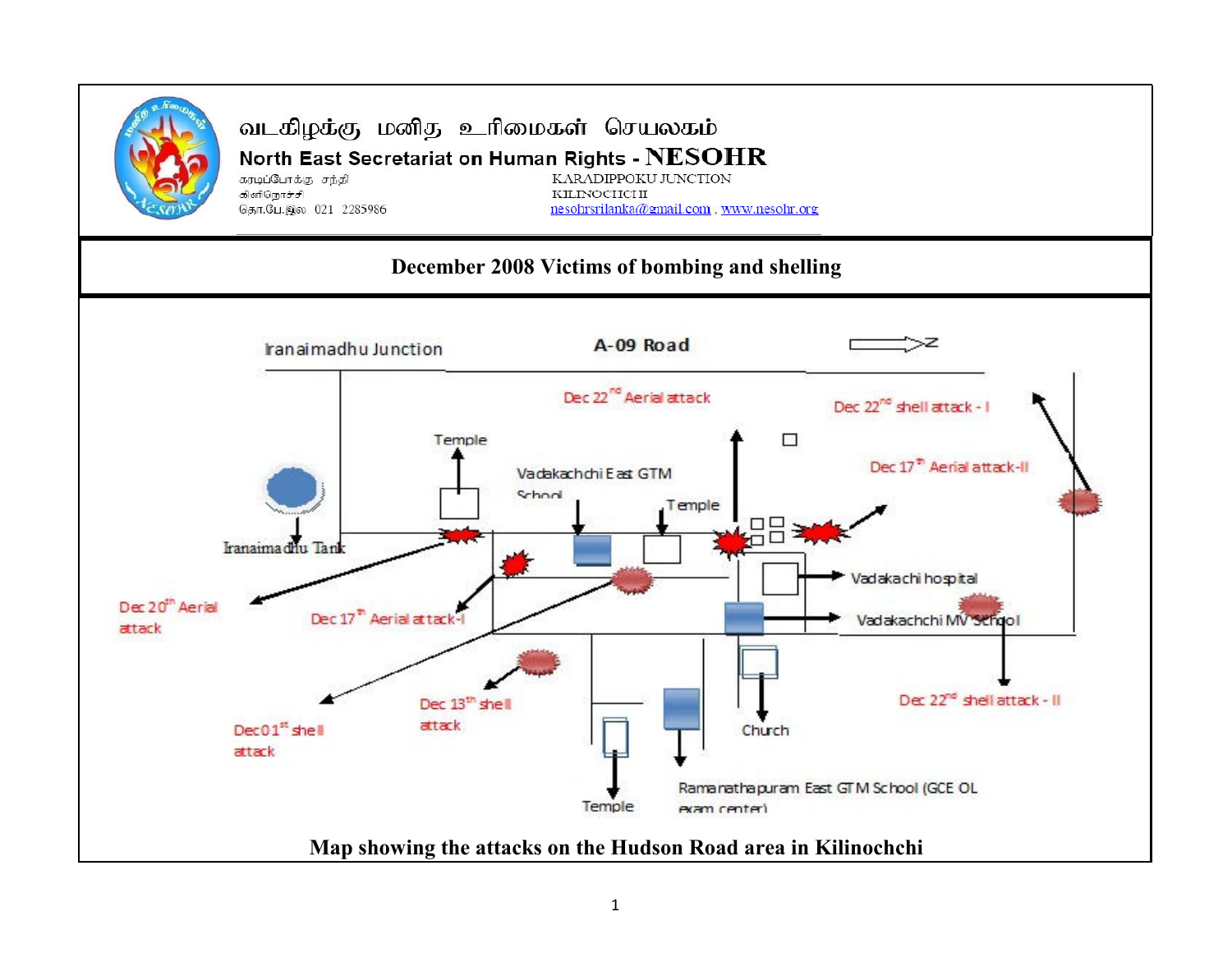## December 2008 Victims of bombing and shellingKilled: Arulanantham Nirojini, child aged 6 years of No 16, Hudson Road, Vaddakachchi Shelling on 1 Dec 2008, 12.45pm on

walking home from school

Injured: Sivasampu Vinayagavel, male aged 35 year years

Killed: Sleeping five month old baby, Jeyaruban Ajanthan

Injured: Baby's 27 year old mother, Jeyaruban Jensiranee

Shelling on 13 December at 9.30am in Hudson Road Kilinochchi (see map)Injured mother of the killed baby said from her hospital bed that they had displaced seven times from Sinnapandivirichchan in Mannar. She added, "We displaced several times exactly due to the fear of shelling. My baby was born while we were displaced in Akkarayan. Till then I carried him in my stomach and displaced. He is our only child. When the shelling hit us I was washing the pots outside. How can I describe the state of my baby hit by shell. My husband was away at work at that time. Neighbors took both of us to the hospital. This year in March my husband's brother was killed in a claymore attack. Whereelse can we fin safety now."

Hundson road, Kilinochchi (see map)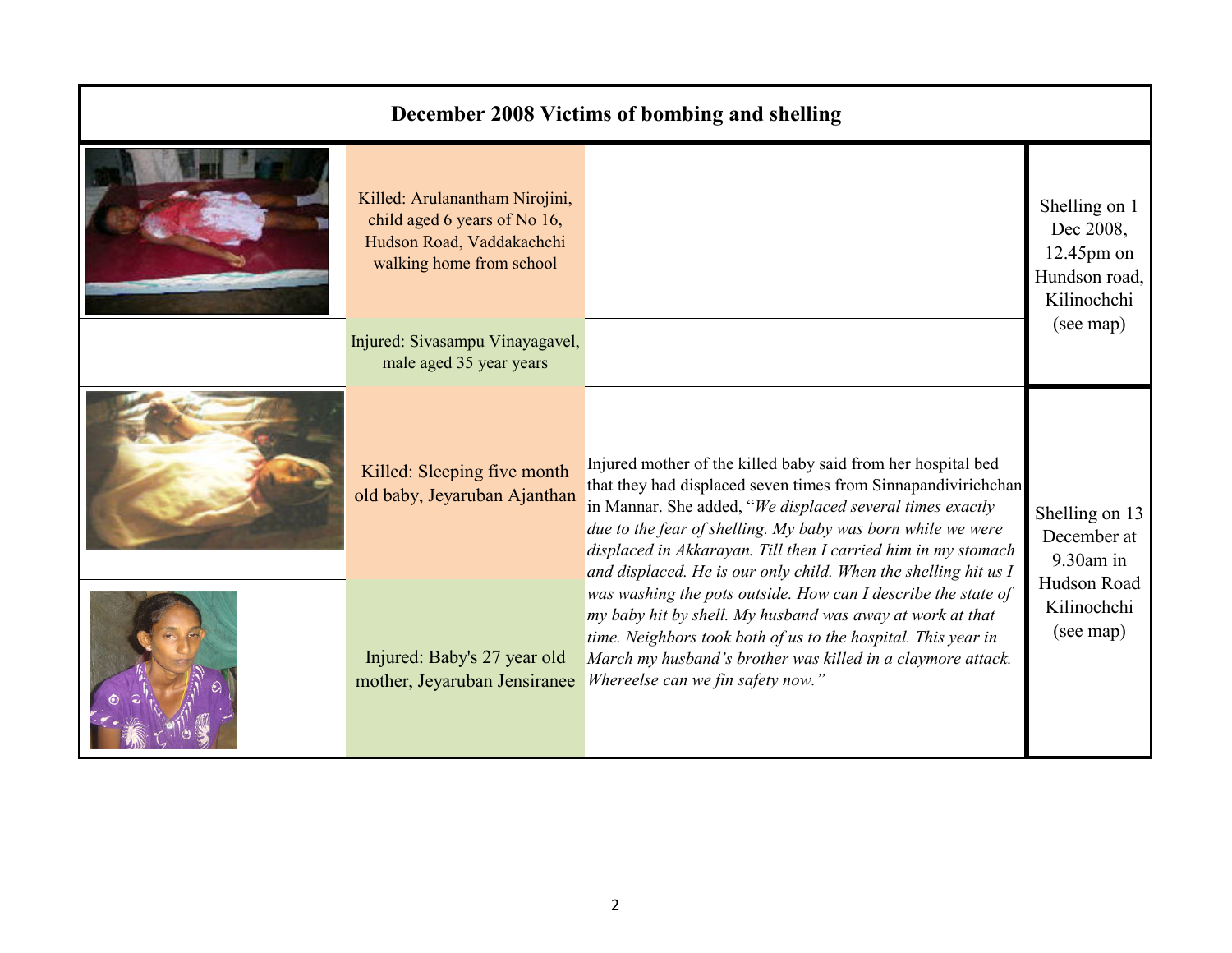| December 2008 Victims of bombing and shelling |                                                                                                                                                                                                                                                                                                                                                                                                                                                                                           |                                                                           |
|-----------------------------------------------|-------------------------------------------------------------------------------------------------------------------------------------------------------------------------------------------------------------------------------------------------------------------------------------------------------------------------------------------------------------------------------------------------------------------------------------------------------------------------------------------|---------------------------------------------------------------------------|
|                                               | Killed: Ravisangar. Rajithan, baby aged five months and his injured mother                                                                                                                                                                                                                                                                                                                                                                                                                |                                                                           |
|                                               | Killed: Selvaratnam. Jesuthan, male aged 29 years                                                                                                                                                                                                                                                                                                                                                                                                                                         |                                                                           |
|                                               | Injured: Josep Tharmadevi, female child aged 15 years<br>Injured: Ravisangar. Sujanithi, aged 28 years with lacerated leg, body and left eye vision<br>lost. Mother of the baby killed pictured above with the dead baby.                                                                                                                                                                                                                                                                 | Aerial attack on<br>17 December at<br>7.30am on the                       |
|                                               | Injured: Mahendran. Ravisangar, aged 36 years with lacerated left leg and scalp. Father of<br>the baby killed.                                                                                                                                                                                                                                                                                                                                                                            | same Hudson<br>road                                                       |
| Satgunanathan Nanthini,                       | Others injured:<br>Nandakumar, male aged 44 years with abdominal injury<br>Yogarasa Yogeswaran, male aged 30 years with lacerated limb<br>Sinnathambi Jeevan, male aged 28 years with lacerated left face<br>Rasa Mahendran, male aged 59 years with lacerated both chest and leg<br>Sinnathambi Luxmy, male aged 57 years with Multiple lacerated face<br>Satgunanathan Nanthini, female aged 21 years<br>Balasubramanium Thangamalar, female aged 55 years<br>Karan, male aged 32 years |                                                                           |
|                                               | Injured: Sellathurai Suresh, male aged 25 years                                                                                                                                                                                                                                                                                                                                                                                                                                           | Aerial bombing on<br>22 December in<br>Hudson Road area<br>in Kilinochchi |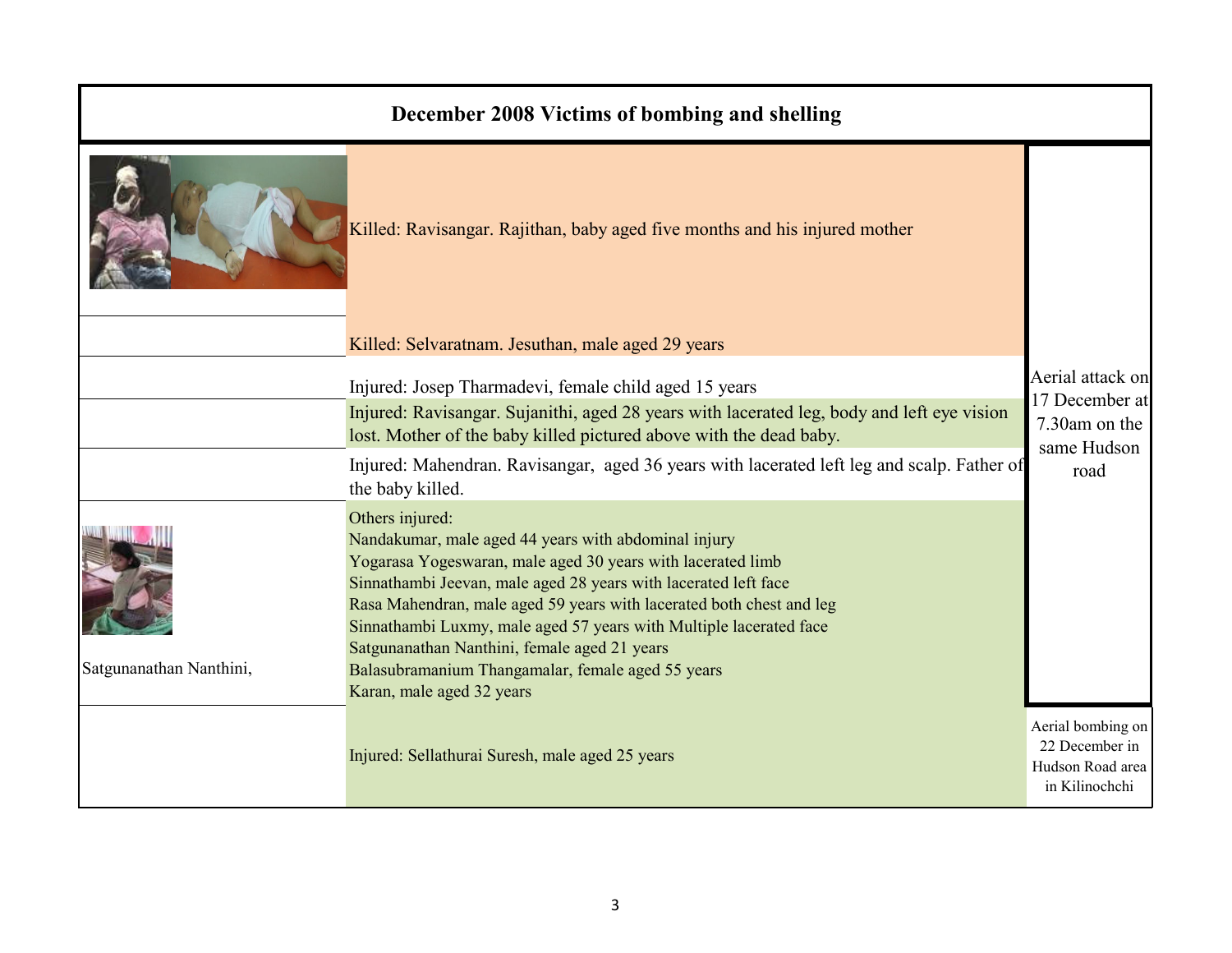| December 2008 Victims of bombing and shelling |                                                                                                                                                                                              |                                                                                                                                                                                                                                                                                                                              |                                                                          |  |
|-----------------------------------------------|----------------------------------------------------------------------------------------------------------------------------------------------------------------------------------------------|------------------------------------------------------------------------------------------------------------------------------------------------------------------------------------------------------------------------------------------------------------------------------------------------------------------------------|--------------------------------------------------------------------------|--|
|                                               | Injured:<br>Muhunthan Pushparanee, female aged 35<br>Nadarasa Suresh, male aged 22<br>Subramanium Parameswaran, male aged 32                                                                 |                                                                                                                                                                                                                                                                                                                              | Selling on 18 and<br>22 December in<br>Kilinochchi                       |  |
|                                               | Injured: Sivaranjan.<br>Mithushan, male child aged 10<br>years with lacerated right thigh<br>Injured: Sivaranjan. Sinthuja,<br>female child aged 8 years with<br>lacerated chest and abdomen | Dr Krishnapillai of the hospital said, "70 in-patients and about<br>550 outpatients faced great difficulties in seeking protection<br>from the aerial attack. People jumped into the muddy bunkers<br>frightened of the attack. The operation theatre of the hospital<br>was damaged by this aerial attack."                 | Aerial attack -<br>17 December,<br>at 9.30am on<br>Hudson Road<br>area   |  |
|                                               | Killed: Ponnaih<br>Ramachandran, male aged 45                                                                                                                                                | His wife, "My husband went to the Hudson Road house where<br>we stayed for a few days. We have displaced five times. We<br>do not even have a house. When I went to the hospital<br>hearing that my husband was injured, I was only his head and<br>hands. How can I describe it. What will I do now with three<br>childre." | Aerial attack on<br>20 December at<br>$3.30pm$ on<br>Hudson Road<br>area |  |
|                                               | Killed:<br>Yogalingam Thushyanthan,<br>male child aged 14 of 3rd<br>Channel, Uruthirapuram,<br>Kilinochchi                                                                                   | The child had displaced from 3rd Channel, Uruthirapuram and<br>was living in Visuvamadu. He had followed his family cow<br>which had gone to its old abode when the aerial attack<br>occurred killing the child.                                                                                                             | Aerial attack on<br>22 December in<br>Uruthirapuram<br>in Kilinochchi    |  |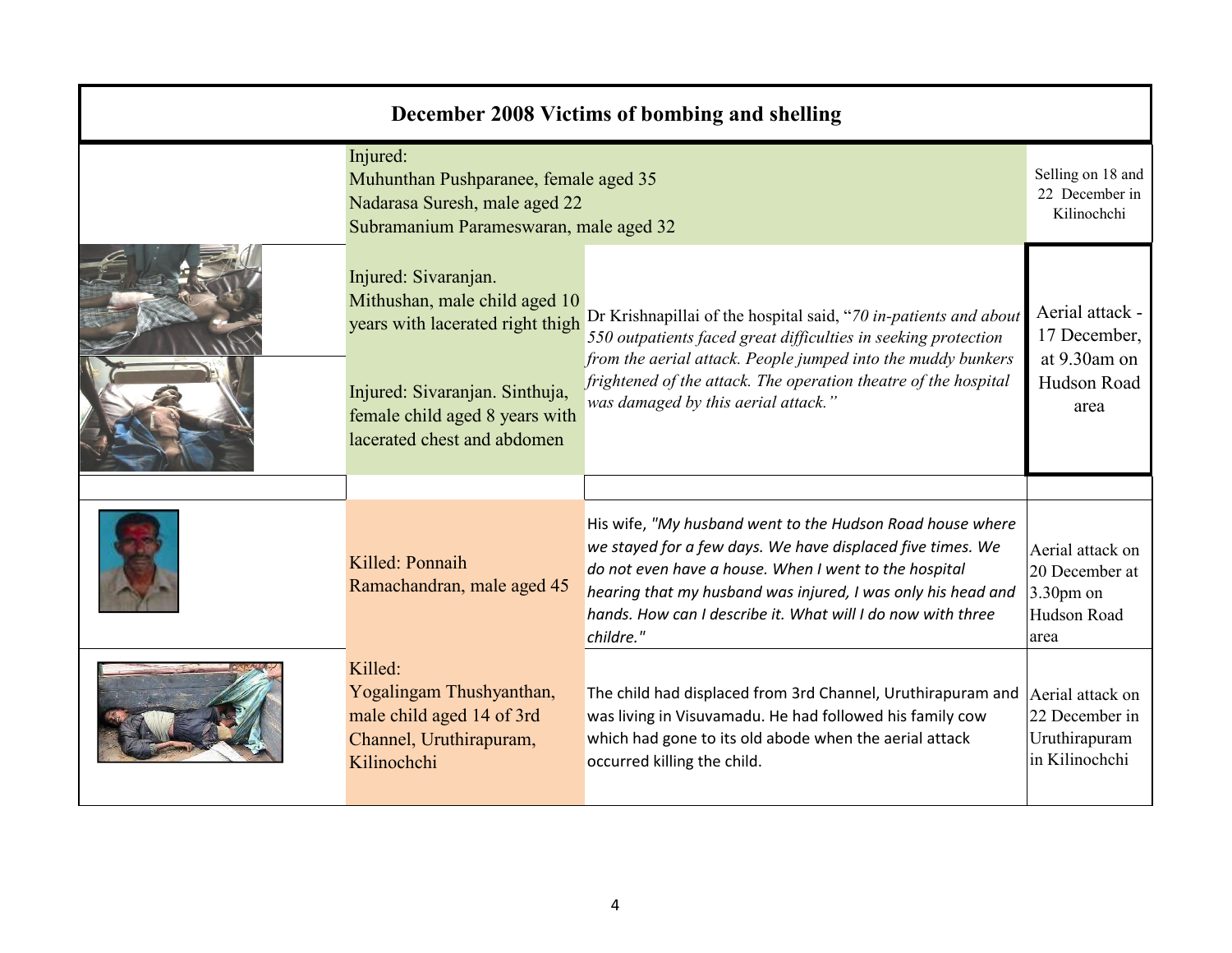| December 2008 Victims of bombing and shelling |                                                                                                                                                                                                                                                                                                                                                                                                                                                                                                                           |                                                                                  |  |
|-----------------------------------------------|---------------------------------------------------------------------------------------------------------------------------------------------------------------------------------------------------------------------------------------------------------------------------------------------------------------------------------------------------------------------------------------------------------------------------------------------------------------------------------------------------------------------------|----------------------------------------------------------------------------------|--|
|                                               | Injured:<br>Thevarasa Thavamalar, female aged 63 years<br>Sivanathan Kajan, male child aged 12 years<br>Kanakarasa Srikanthan, male aged 33 years                                                                                                                                                                                                                                                                                                                                                                         | Aerial attack on<br>22 December at<br>3.30pm near<br>Kilinochchi<br>hospital     |  |
|                                               | Injured:<br>Sakthivel Sathiabama, female aged 32 of Puliyampokkanai<br>Sellathurai Thavakumar, male aged 23 of Unit-11, Tharmapuram<br>Kanthasamy Shanmukasuntharam, male age 46 of Unit-1, Tharmapuram<br>Mahathevan Nagaraj, male aged 45 of Unit-3, Tharmapuram<br>Veerasingam Vigneswaran, male aged 32 of Unit-4, Tharmapuram<br>Rasarathnam Satheeskumar, male aged 23 of Unit-3, Tharmapuram<br>Selvanayagam Theivendram, male aged 26 of Unit-4, Tharmapuram<br>Rajagopal Thuraisamy, male aged 57 of Tharmapuram | Aerial attack on<br>27 December<br>near Iranaimadu<br>junction in<br>Kilinochchi |  |
| Sakthivel Sathiabama                          | Killed:<br>Thavamalar, female aged 24 years<br>Injured:<br>S Ajantha, female ahed 18 years (lost both her legs)<br>Ponnambalam, male aged 42 years                                                                                                                                                                                                                                                                                                                                                                        | Shelling on 27<br>December on<br>Iyakachchi in<br>Kilinochchi                    |  |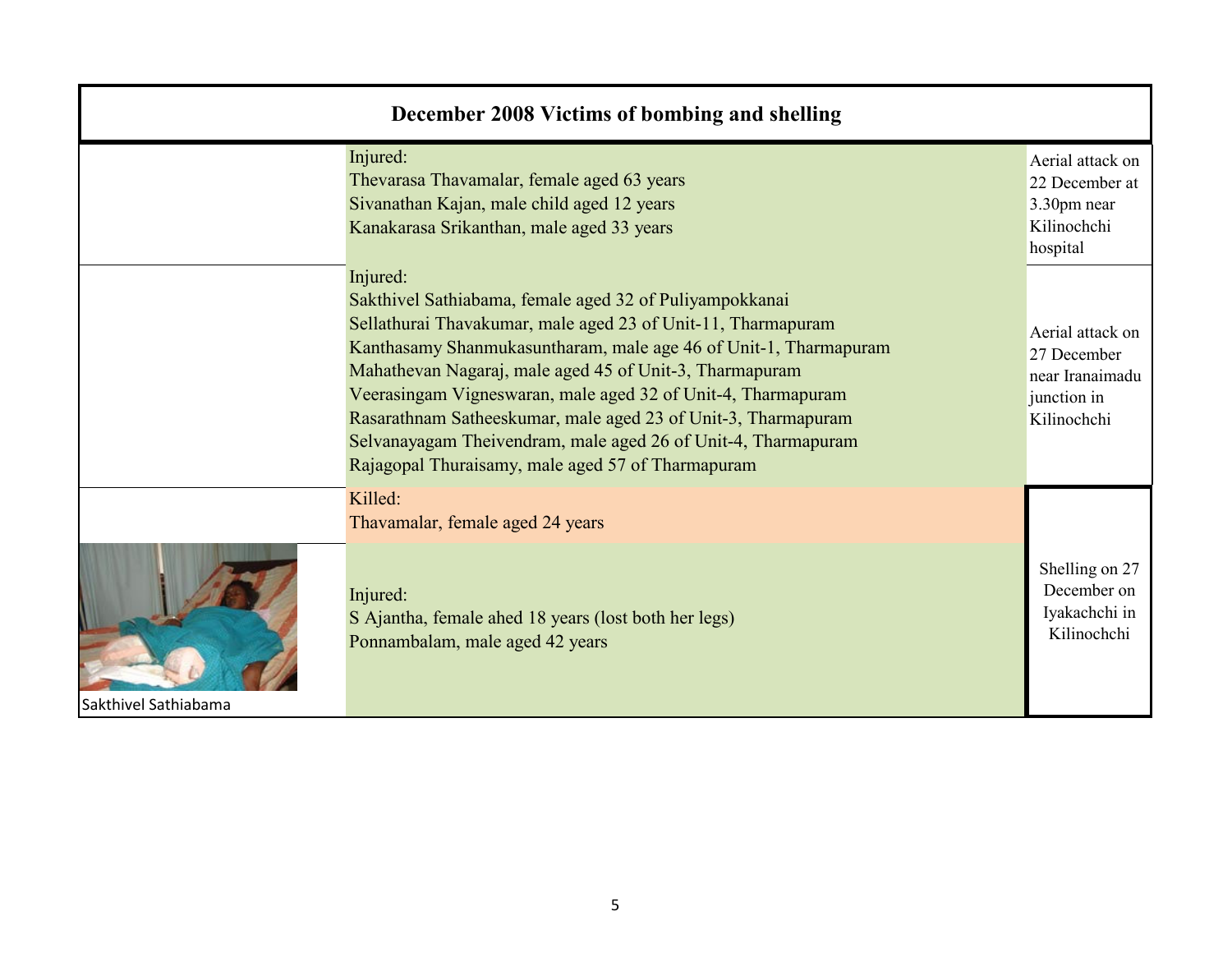| December 2008 Victims of bombing and shelling                                                                                                                                                                                                                                                                                                                                                                                                                                                                                   |                                                                                                         |
|---------------------------------------------------------------------------------------------------------------------------------------------------------------------------------------------------------------------------------------------------------------------------------------------------------------------------------------------------------------------------------------------------------------------------------------------------------------------------------------------------------------------------------|---------------------------------------------------------------------------------------------------------|
| Killed: Ramaih Balendran, male 36 years<br>Married with 5 children under the age of 12.<br>Perm. Address: Puthumurippu, Uruthirapuram<br>Temp. Address: Puththadi East, Visuvamadu                                                                                                                                                                                                                                                                                                                                              |                                                                                                         |
| Killed: Krishnan Sutha, male aged 36 years<br>Married with 5 children under the age of 12.<br>Perm. Address: Pallavarayankadu, Poonahari<br>Temp. Address: Puththadi East, Visuvamadu                                                                                                                                                                                                                                                                                                                                           | Shell attack on<br>13 December at<br>$2.00pm$ in<br>Kanakapuram in<br>Kilinochchi                       |
| Injured: Thambiaih Jasikaran<br>He lost both his legs. The two farmers killed and the injured<br>aged 17 years<br>farmer went to pick vegetables from their plot.                                                                                                                                                                                                                                                                                                                                                               |                                                                                                         |
| Killed:<br>Asirvatham Mariammah, female aged 55 years<br>Asirvatham Jutha Margret, female aged 24<br>Markandu Sivananthan, male aged 30 years<br>Pararajasingam-Chandrabose, male aged 35 years                                                                                                                                                                                                                                                                                                                                 |                                                                                                         |
| Injured:<br>1. Kanthaiah-Jeyasri, female aged 38 years<br>2. Rayappu Asirvatham, male aged 61 years<br>3. Annakody-Shanthimary, female aged 45 years<br>4. Ponnusamy Annakody, male aged 49 years<br>5. Saravanapavanantham-Ranjithamalar, male aged 58 years<br>6. Seevaratnam-Saravanapavananthan, male aged 62 years<br>7. Selvanayagam-Ragulan, male aged 21 years<br>8. Selvarajah-Pulenthiran, male aged 32 years<br>9. Sriskantharajah-Nirmalan, male aged 17 years<br>10. Sellathurai-Balasuntharam, male aged 51 years | Aerial bombing<br>on 31 December<br>at 8.00am and at<br>$12.30$ pm in<br>Murasumoddai<br>in Kilinochchi |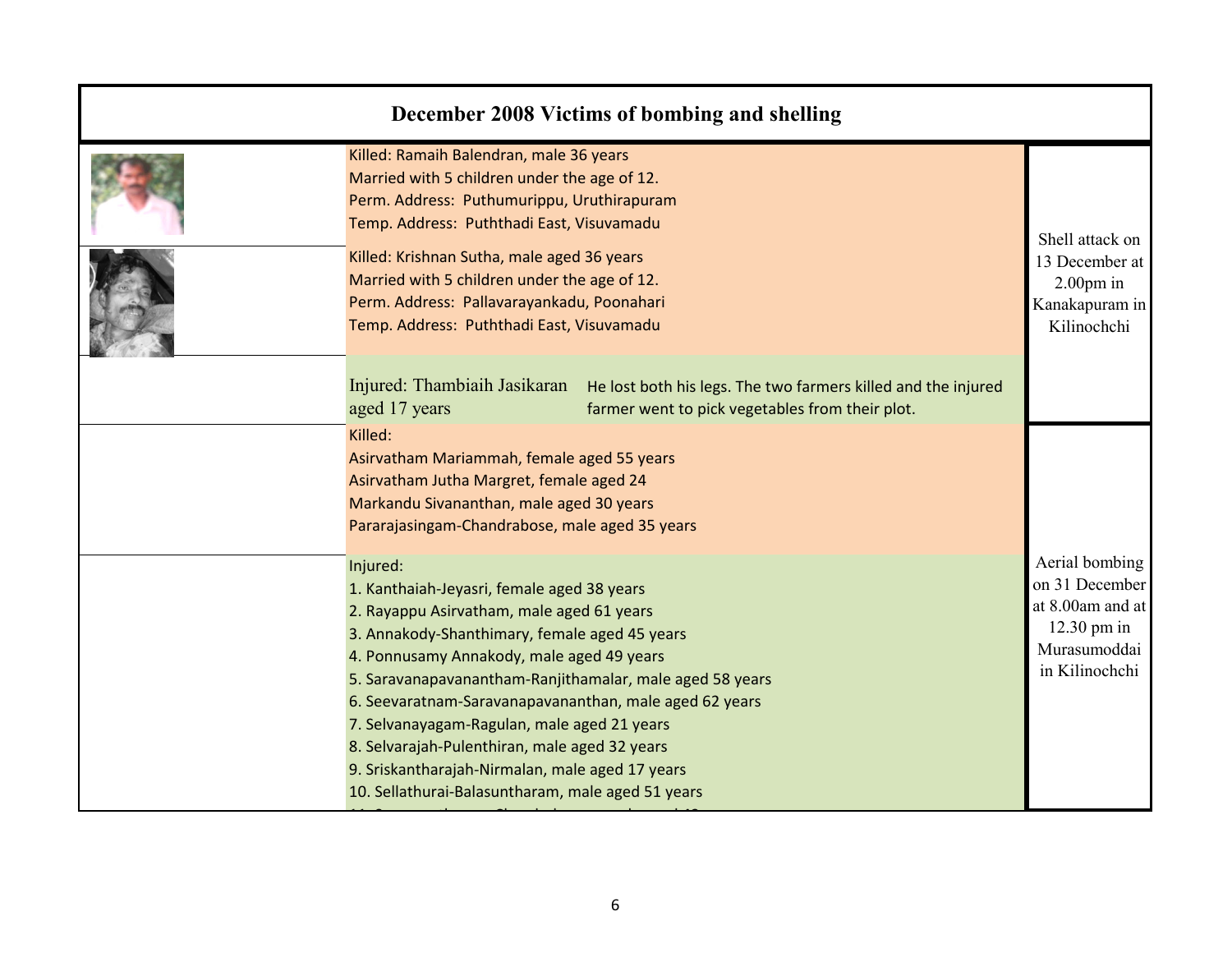## December 2008 Victims of bombing and shelling

## Major Hospitals attacked



Shell attack on 25 December on Kilinochch District Hospital.The shelling caused extensive damages to the still functioning Kilinochchi District Hospital and put the life of the staff and patients at the hospital at risk. After this shell attack the hospital shifted all its services from its location.

This hospital has since displaced to its old building in Mullaithivu town. Dr Shanmugaraja, Regional Director of Health Services for Mullaithivu District said,

Shell attack on 15 and 19 "Part of the Mullaithivu hospital had displaced following frequent artillery fire around the area. Yet, some parts of the hospital were still functioning in the old place. On 15 December and again on 19 December the hospital came under SLA artillery fire. At 2.00pm one December on Mullaithivu District Hospital (Manchaolai) shell fell on one of the hostel roof and another fell on the hospital water tank. The few patients who were there included pregnant mothers and they were shifted to Puthukkudiyiruppu hospital following this shell attack. Some of the services still remained in the old place to provide urgent medical care. Again on 19th shells exploded in front of the hospital operation theatre and two employees of the hospital were injured. One of them received serious abdomen injury. He is Shanmugaraja Pratheepan and he is receiving treatment at Puthukkudiyiruppu hospital."